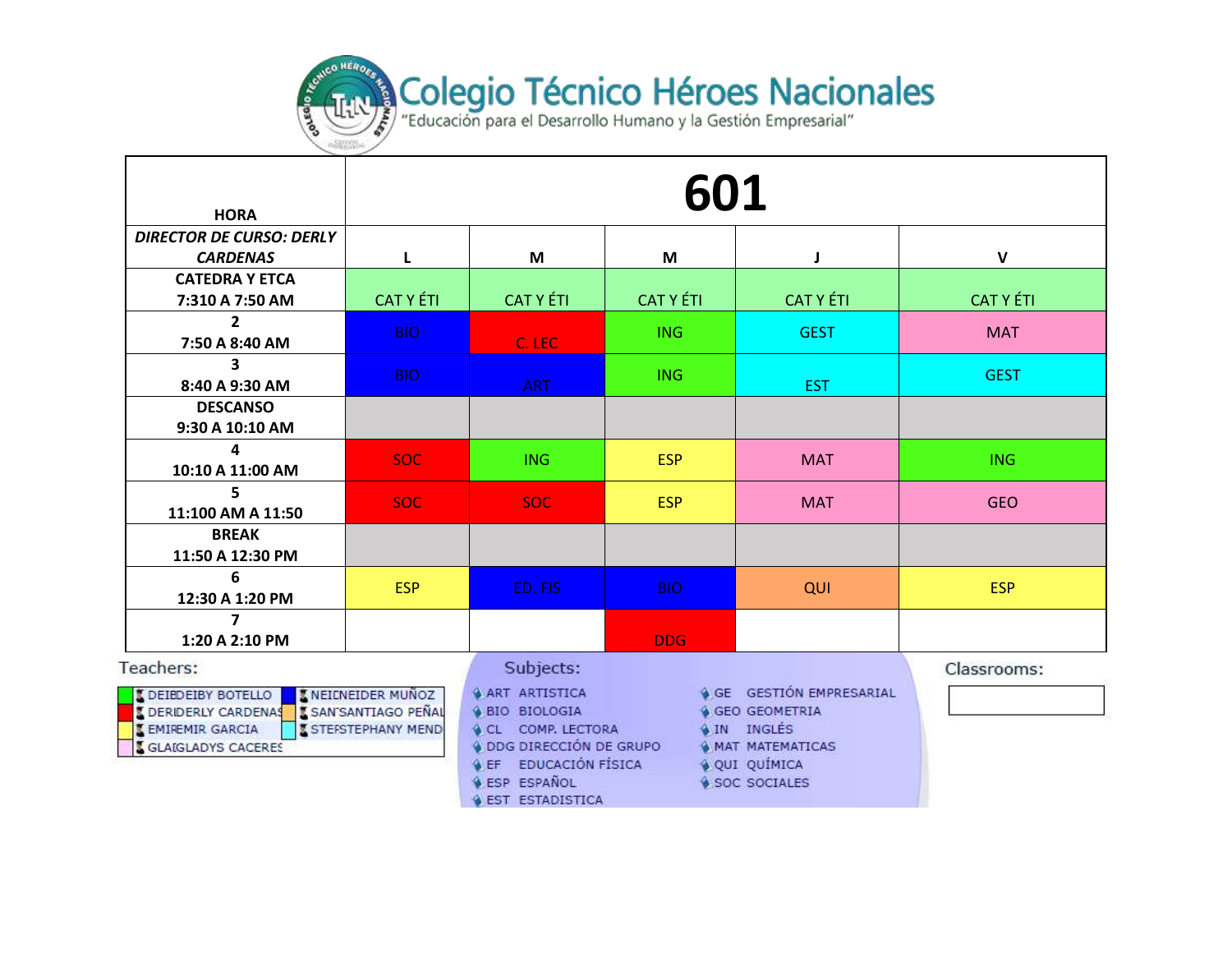

| <b>HORA</b>                                                                                                                             | 701                                              |                                                                                                                                                                       |                                                                                                                                              |                  |                  |  |  |  |
|-----------------------------------------------------------------------------------------------------------------------------------------|--------------------------------------------------|-----------------------------------------------------------------------------------------------------------------------------------------------------------------------|----------------------------------------------------------------------------------------------------------------------------------------------|------------------|------------------|--|--|--|
| <b>DIRECTOR DE CURSO: DEIBY</b>                                                                                                         |                                                  |                                                                                                                                                                       |                                                                                                                                              |                  |                  |  |  |  |
| <b>BOTELLO</b>                                                                                                                          | L                                                | M                                                                                                                                                                     | M                                                                                                                                            | $\mathbf{I}$     | $\mathbf v$      |  |  |  |
| <b>CATEDRA Y ETCA</b>                                                                                                                   |                                                  |                                                                                                                                                                       |                                                                                                                                              |                  |                  |  |  |  |
| 7:310 A 7:50 AM                                                                                                                         | <b>CAT Y ÉTI</b>                                 | <b>CAT Y ÉTI</b>                                                                                                                                                      | <b>CAT Y ÉTI</b>                                                                                                                             | <b>CAT Y ÉTI</b> | <b>CAT Y ÉTI</b> |  |  |  |
| $\mathbf{2}$<br>7:50 A 8:40 AM                                                                                                          | <b>ING</b>                                       | C. LEC                                                                                                                                                                | <b>SOC</b>                                                                                                                                   | <b>BIO</b>       | QUI              |  |  |  |
| 3<br>8:40 A 9:30 AM                                                                                                                     | <b>ESP</b>                                       | <b>GEST</b>                                                                                                                                                           | <b>SOC</b>                                                                                                                                   | <b>BIO</b>       | <b>SOC</b>       |  |  |  |
| <b>DESCANSO</b><br>9:30 A 10:10 AM                                                                                                      |                                                  |                                                                                                                                                                       |                                                                                                                                              |                  |                  |  |  |  |
| 4<br>10:10 A 11:00 AM                                                                                                                   | <b>MAT</b>                                       | <b>ESP</b>                                                                                                                                                            | <b>ING</b>                                                                                                                                   | <b>ING</b>       | <b>BIO</b>       |  |  |  |
| 5.<br>11:100 AM A 11:50                                                                                                                 | <b>MAT</b>                                       | <b>ESP</b>                                                                                                                                                            | <b>GEST</b>                                                                                                                                  | <b>ING</b>       | ED. FIS          |  |  |  |
| <b>BREAK</b><br>11:50 A 12:30 PM                                                                                                        |                                                  |                                                                                                                                                                       |                                                                                                                                              |                  |                  |  |  |  |
| 6<br>12:30 A 1:20 PM                                                                                                                    | <b>ART</b>                                       | <b>MAT</b>                                                                                                                                                            | <b>GEO</b>                                                                                                                                   | <b>ESP</b>       | <b>EST</b>       |  |  |  |
| $\overline{\mathbf{z}}$<br>1:20 A 2:10 PM                                                                                               |                                                  |                                                                                                                                                                       | <b>DDG</b>                                                                                                                                   |                  |                  |  |  |  |
| Teachers:                                                                                                                               |                                                  | Subjects:                                                                                                                                                             |                                                                                                                                              |                  | Classrooms:      |  |  |  |
| <b>L</b> DEIBDEIBY BOTELLO<br><b>L</b> DERIDERLY CARDENAS L SAN SANTIAGO PEÑAL<br><b>I EMIREMIR GARCIA</b><br><b>GLAIGLADYS CACERES</b> | <b>IN EICNEIDER MUNOZ</b><br>I STEFSTEPHANY MEND | <b>ART ARTISTICA</b><br><b>&amp; BIO BIOLOGIA</b><br><b>GCL COMP. LECTORA</b><br><b>4 DDG DIRECCIÓN DE GRUPO</b><br>& EF EDUCACIÓN FÍSICA<br><b>&amp; ESP ESPAÑOL</b> | <b>GE GESTION EMPRESARIAL</b><br><b>GEO GEOMETRIA</b><br>4 IN INGLÉS<br><b>&amp; MAT MATEMATICAS</b><br>OUI QUÍMICA<br><b>4 SOC SOCIALES</b> |                  |                  |  |  |  |

**A EST ESTADISTICA**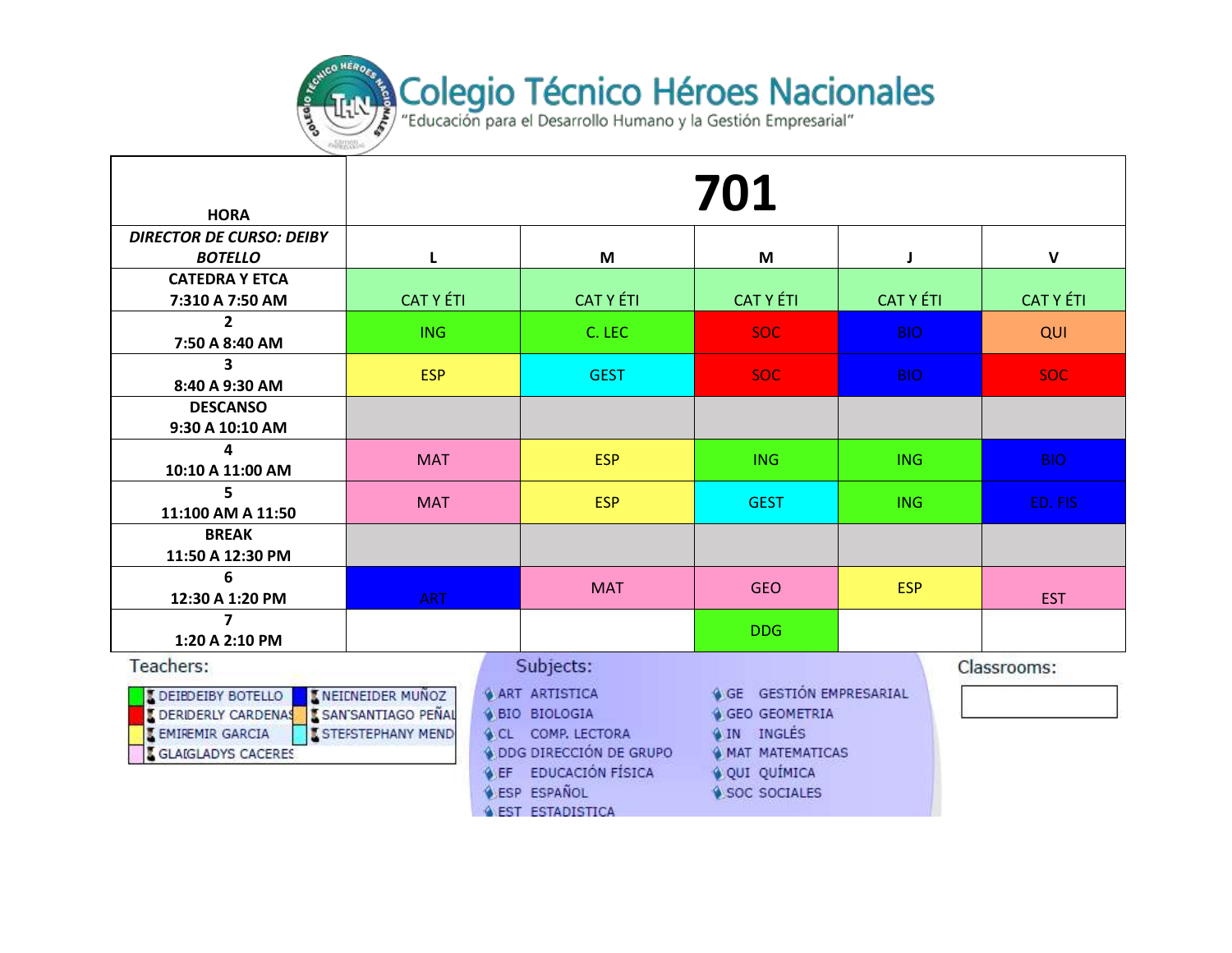

| <b>HORA</b>                                                                                                                    | 801                                                     |                                                                                                                                                      |                                                                                                                                           |                  |                  |  |  |
|--------------------------------------------------------------------------------------------------------------------------------|---------------------------------------------------------|------------------------------------------------------------------------------------------------------------------------------------------------------|-------------------------------------------------------------------------------------------------------------------------------------------|------------------|------------------|--|--|
| <b>DIRECTOR DE CURSO: GLADYS</b>                                                                                               |                                                         |                                                                                                                                                      |                                                                                                                                           |                  |                  |  |  |
| <b>CAECERES</b>                                                                                                                |                                                         | M                                                                                                                                                    | M                                                                                                                                         | J                | $\mathbf v$      |  |  |
| <b>CATEDRA Y ETCA</b>                                                                                                          |                                                         |                                                                                                                                                      |                                                                                                                                           |                  |                  |  |  |
| 7:310 A 7:50 AM                                                                                                                | <b>CAT Y ÉTI</b>                                        | <b>CAT Y ÉTI</b>                                                                                                                                     | <b>CAT Y ÉTI</b>                                                                                                                          | <b>CAT Y ÉTI</b> | <b>CAT Y ÉTI</b> |  |  |
| $\overline{2}$<br>7:50 A 8:40 AM                                                                                               | <b>SOC</b>                                              | C. LEC                                                                                                                                               | <b>MAT</b>                                                                                                                                | <b>ESP</b>       | <b>ING</b>       |  |  |
| 3                                                                                                                              | <b>GEST</b>                                             | <b>ESP</b>                                                                                                                                           | <b>MAT</b>                                                                                                                                | <b>ESP</b>       | ING              |  |  |
| 8:40 A 9:30 AM                                                                                                                 |                                                         |                                                                                                                                                      |                                                                                                                                           |                  |                  |  |  |
| <b>DESCANSO</b><br>9:30 A 10:10 AM                                                                                             |                                                         |                                                                                                                                                      |                                                                                                                                           |                  |                  |  |  |
| 4                                                                                                                              |                                                         |                                                                                                                                                      |                                                                                                                                           |                  |                  |  |  |
| 10:10 A 11:00 AM                                                                                                               | ED. FIS                                                 | <b>GEO</b>                                                                                                                                           | SOC:                                                                                                                                      | <b>BIO</b>       | <b>EST</b>       |  |  |
| 5                                                                                                                              |                                                         | <b>ING</b>                                                                                                                                           | SOC:                                                                                                                                      | <b>BIO</b>       | <b>GEST</b>      |  |  |
| 11:100 AM A 11:50                                                                                                              | <b>ART</b>                                              |                                                                                                                                                      |                                                                                                                                           |                  |                  |  |  |
| <b>BREAK</b>                                                                                                                   |                                                         |                                                                                                                                                      |                                                                                                                                           |                  |                  |  |  |
| 11:50 A 12:30 PM                                                                                                               |                                                         |                                                                                                                                                      |                                                                                                                                           |                  |                  |  |  |
| 6                                                                                                                              | <b>ING</b>                                              | QUI                                                                                                                                                  | <b>ESP</b>                                                                                                                                | <b>MAT</b>       | <b>BIO</b>       |  |  |
| 12:30 A 1:20 PM                                                                                                                |                                                         |                                                                                                                                                      |                                                                                                                                           |                  |                  |  |  |
| $\overline{7}$                                                                                                                 |                                                         |                                                                                                                                                      |                                                                                                                                           |                  |                  |  |  |
| 1:20 A 2:10 PM                                                                                                                 |                                                         |                                                                                                                                                      | <b>DDG</b>                                                                                                                                |                  |                  |  |  |
| Teachers:                                                                                                                      |                                                         | Subjects:                                                                                                                                            |                                                                                                                                           |                  | Classrooms:      |  |  |
| <b>L</b> DEIBDEIBY BOTELLO<br>DERIDERLY CARDENAS E SAN SANTIAGO PEÑAL<br><b>SEMIREMIR GARCIA</b><br><b>SCLAIGLADYS CACERES</b> | <b>X NEILNEIDER MUNOZ</b><br><b>X STEFSTEPHANY MEND</b> | <b>&amp; ART ARTISTICA</b><br><b>&amp; BIO BIOLOGIA</b><br>CL COMP. LECTORA<br>DDG DIRECCIÓN DE GRUPO<br>& EF EDUCACIÓN FÍSICA<br><b>ESP ESPAÑOL</b> | <b>&amp; GE GESTIÓN EMPRESARIAL</b><br><b>GEO GEOMETRIA</b><br>4 IN INGLÉS<br><b>&amp; MAT MATEMATICAS</b><br>OUI QUÍMICA<br>SOC SOCIALES |                  |                  |  |  |

**O EST ESTADISTICA**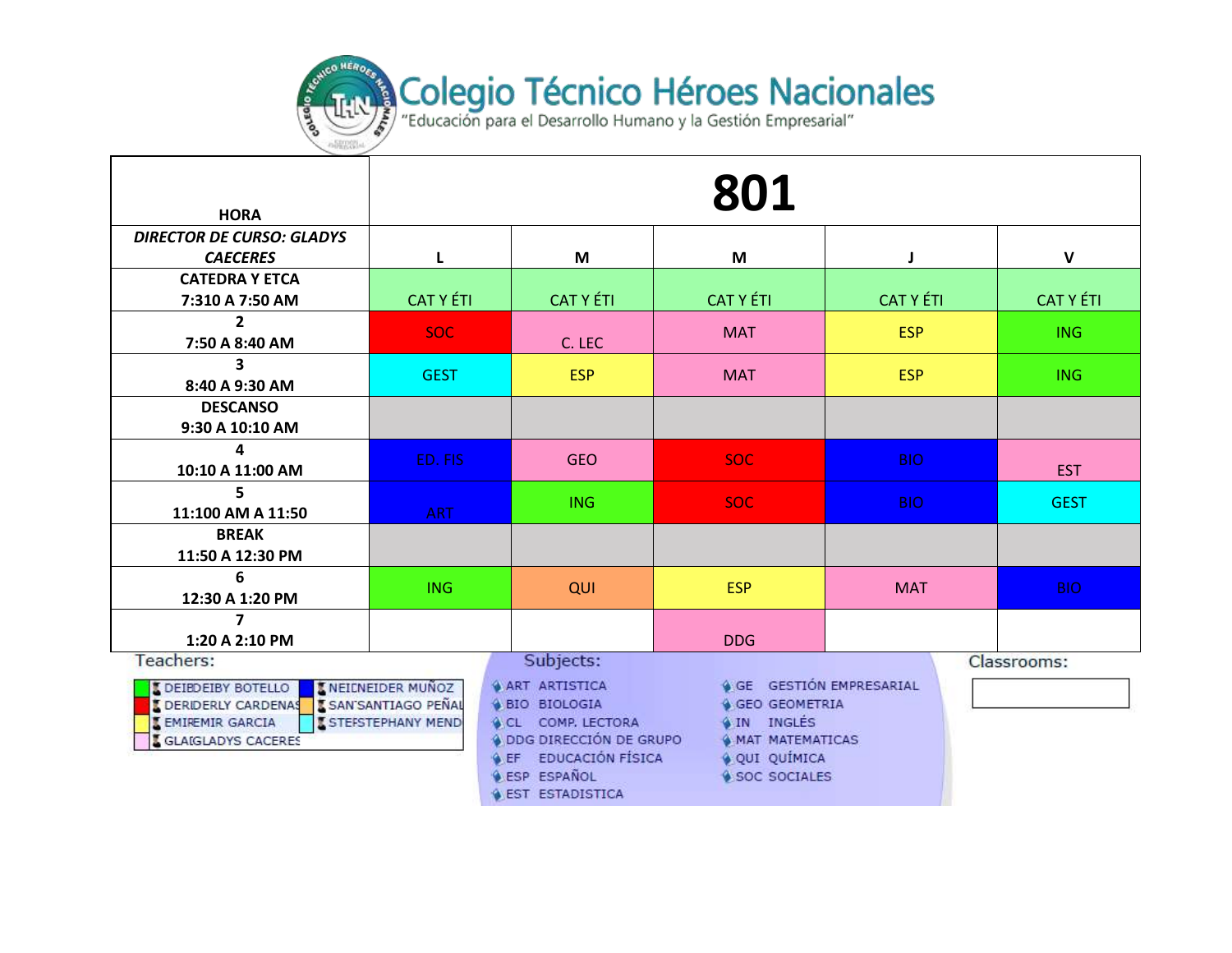

| <b>HORA</b>                              | 901              |                  |                  |                  |                  |  |  |
|------------------------------------------|------------------|------------------|------------------|------------------|------------------|--|--|
| <b>DIRECTOR DE CURSO:</b>                |                  |                  |                  |                  |                  |  |  |
| SANTIAGO PEÑALOZA                        | L                | M                | M                |                  | $\mathsf{V}$     |  |  |
| <b>CATEDRA Y ETCA</b><br>7:310 A 7:50 AM | <b>CAT Y ÉTI</b> | <b>CAT Y ÉTI</b> | <b>CAT Y ÉTI</b> | <b>CAT Y ÉTI</b> | <b>CAT Y ÉTI</b> |  |  |
| $\overline{2}$<br>7:50 A 8:40 AM         | <b>GEST</b>      | C. LEC           | <b>ART</b>       | <b>MAT</b>       | <b>ESP</b>       |  |  |
| 3<br>8:40 A 9:30 AM                      | <b>GEO</b>       | <b>EST</b>       | <b>ESP</b>       | <b>MAT</b>       | <b>ESP</b>       |  |  |
| <b>DESCANSO</b><br>9:30 A 10:10 AM       |                  |                  |                  |                  |                  |  |  |
| 4<br>10:10 A 11:00 AM                    | <b>ESP</b>       | <b>GEST</b>      | QUI              | <b>SOC</b>       | <b>BIO</b>       |  |  |
| 5<br>11:100 AM A 11:50                   | ING.             | <b>MAT</b>       | ED. FIS          | SOC:             | <b>BIO</b>       |  |  |
| <b>BREAK</b><br>11:50 A 12:30 PM         |                  |                  |                  |                  |                  |  |  |
| 6<br>12:30 A 1:20 PM                     | <b>BIO</b>       | SOC:             | <b>ING</b>       | <b>ING</b>       | <b>ING</b>       |  |  |
| 1:20 A 2:10 PM                           |                  |                  | <b>DDG</b>       |                  |                  |  |  |
| Teachers:                                |                  | Subjects:        |                  |                  | Classrooms:      |  |  |

| <b>I DEIBDEIBY BOTELLO</b>  | <b>ENEICNEIDER MUÑOZ</b>     |
|-----------------------------|------------------------------|
| <b>I DERIDERLY CARDENAS</b> | <b>IS SAN'SANTIAGO PEÑAL</b> |
| <b>E EMIREMIR GARCIA</b>    | <b>STEFSTEPHANY MEND</b>     |
| <b>E GLAIGLADYS CACERES</b> |                              |

- 
- **ART ARTISTICA & BIO BIOLOGIA**
- **CL COMP. LECTORA**
- **4 DDG DIRECCIÓN DE GRUPO**
- **O EF EDUCACIÓN FÍSICA**
- **LESP ESPAÑOL**
- **GEST ESTADISTICA**

- 
- 

**4 GE GESTION EMPRESARIAL** 

**& GEO GEOMETRIA** 

**WAT MATEMATICAS** 

**OIN INGLES** 

OUI QUÍMICA

SOC SOCIALES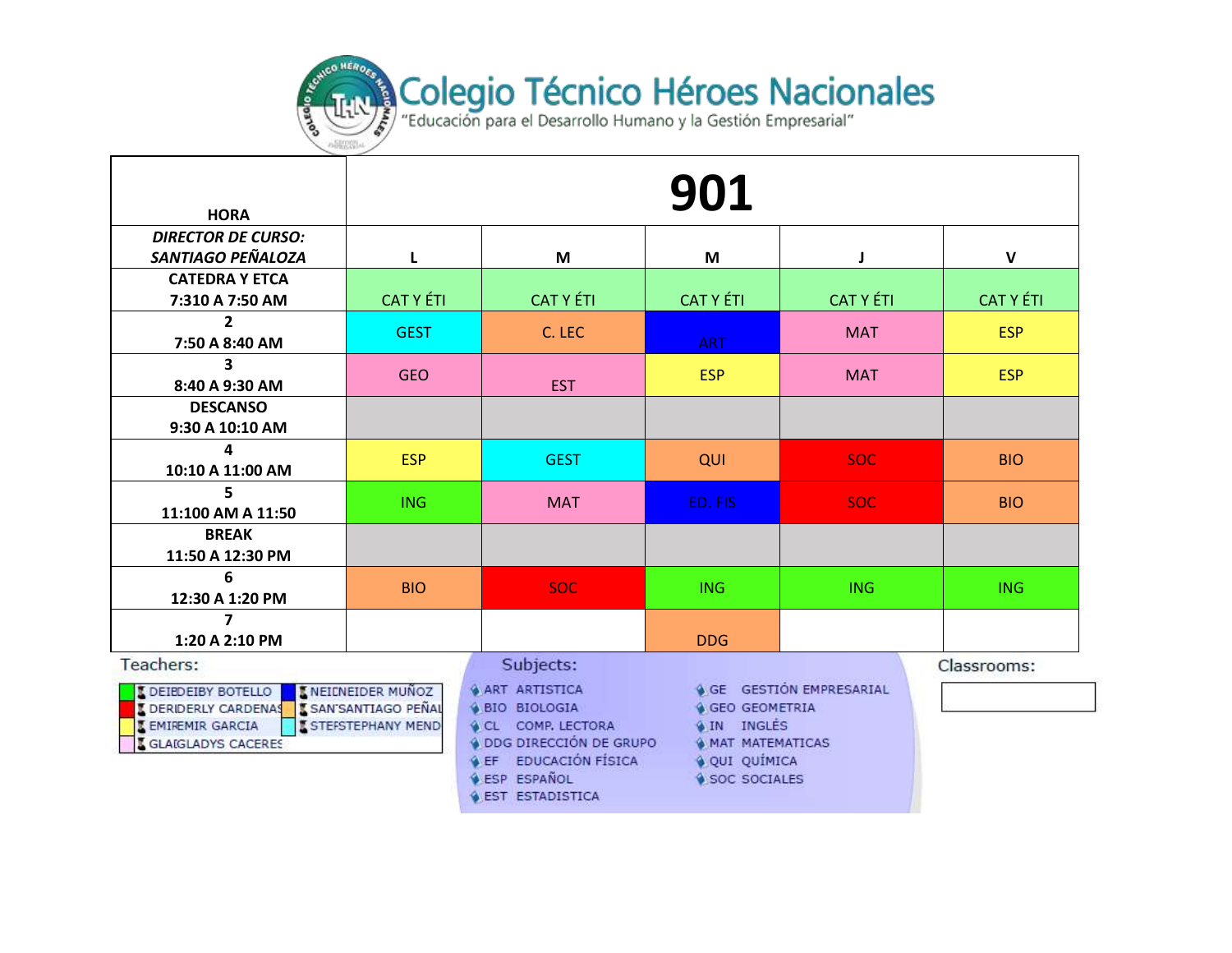

| <b>HORA</b>                                                                                                                                   | 902                                                    |                                                                                                                                                                                  |                                                                                                          |                                     |                  |  |  |
|-----------------------------------------------------------------------------------------------------------------------------------------------|--------------------------------------------------------|----------------------------------------------------------------------------------------------------------------------------------------------------------------------------------|----------------------------------------------------------------------------------------------------------|-------------------------------------|------------------|--|--|
| <b>DIRECTOR DE CURSO: EMIR</b><br><b>GARCIA</b>                                                                                               | L                                                      | M                                                                                                                                                                                | M                                                                                                        | J                                   | $\mathbf{V}$     |  |  |
| <b>CATEDRA Y ETCA</b><br>7:310 A 7:50 AM                                                                                                      | <b>CAT Y ÉTI</b>                                       | <b>CAT Y ÉTI</b>                                                                                                                                                                 | <b>CAT Y ÉTI</b>                                                                                         | <b>CAT Y ÉTI</b>                    | <b>CAT Y ÉTI</b> |  |  |
| $\mathbf{2}$<br>7:50 A 8:40 AM                                                                                                                | <b>GEO</b>                                             | C. LEC                                                                                                                                                                           | QUI                                                                                                      | <b>ING</b>                          | ED. FIS          |  |  |
| 3<br>8:40 A 9:30 AM                                                                                                                           | <b>BIO</b>                                             | <b>ING</b>                                                                                                                                                                       | <b>ART</b>                                                                                               | <b>SOC</b>                          | <b>EST</b>       |  |  |
| <b>DESCANSO</b><br>9:30 A 10:10 AM                                                                                                            |                                                        |                                                                                                                                                                                  |                                                                                                          |                                     |                  |  |  |
| 4<br>10:10 A 11:00 AM                                                                                                                         | <b>ING</b>                                             | <b>BIO</b>                                                                                                                                                                       | <b>MAT</b>                                                                                               | <b>ESP</b>                          | SOC:             |  |  |
| 5<br>11:100 AM A 11:50                                                                                                                        | <b>ESP</b>                                             | <b>BIO</b>                                                                                                                                                                       | <b>MAT</b>                                                                                               | <b>ESP</b>                          | <b>ING</b>       |  |  |
| <b>BREAK</b><br>11:50 A 12:30 PM                                                                                                              |                                                        |                                                                                                                                                                                  |                                                                                                          |                                     |                  |  |  |
| 6<br>12:30 A 1:20 PM                                                                                                                          | <b>MAT</b>                                             | <b>ESP</b>                                                                                                                                                                       | <b>SOC</b>                                                                                               | <b>GEST</b>                         | <b>GEST</b>      |  |  |
| 7<br>1:20 A 2:10 PM                                                                                                                           |                                                        |                                                                                                                                                                                  | <b>DDG</b>                                                                                               |                                     |                  |  |  |
| Teachers:                                                                                                                                     |                                                        | Subjects:                                                                                                                                                                        |                                                                                                          |                                     | Classrooms:      |  |  |
| <b>L</b> DEIBDEIBY BOTELLO<br><b>I DERIDERLY CARDENAS I SAN SANTIAGO PEÑAL</b><br><b>E EMIREMIR GARCIA</b><br><b>&amp; GLAIGLADYS CACERES</b> | <b>KNEICNEIDER MUNOZ</b><br><b>I STEFSTEPHANY MEND</b> | <b>&amp; ART ARTISTICA</b><br>4 BIO BIOLOGIA<br>CL COMP. LECTORA<br>O DDG DIRECCIÓN DE GRUPO<br><b>&amp; EF EDUCACIÓN FÍSICA</b><br><b>ESP ESPAÑOL</b><br><b>EST ESTADISTICA</b> | <b>&amp; GEO GEOMETRIA</b><br><b>WIN INGLES</b><br><b>WAT MATEMATICAS</b><br>OUI QUÍMICA<br>SOC SOCIALES | <b>&amp; GE GESTIÓN EMPRESARIAL</b> |                  |  |  |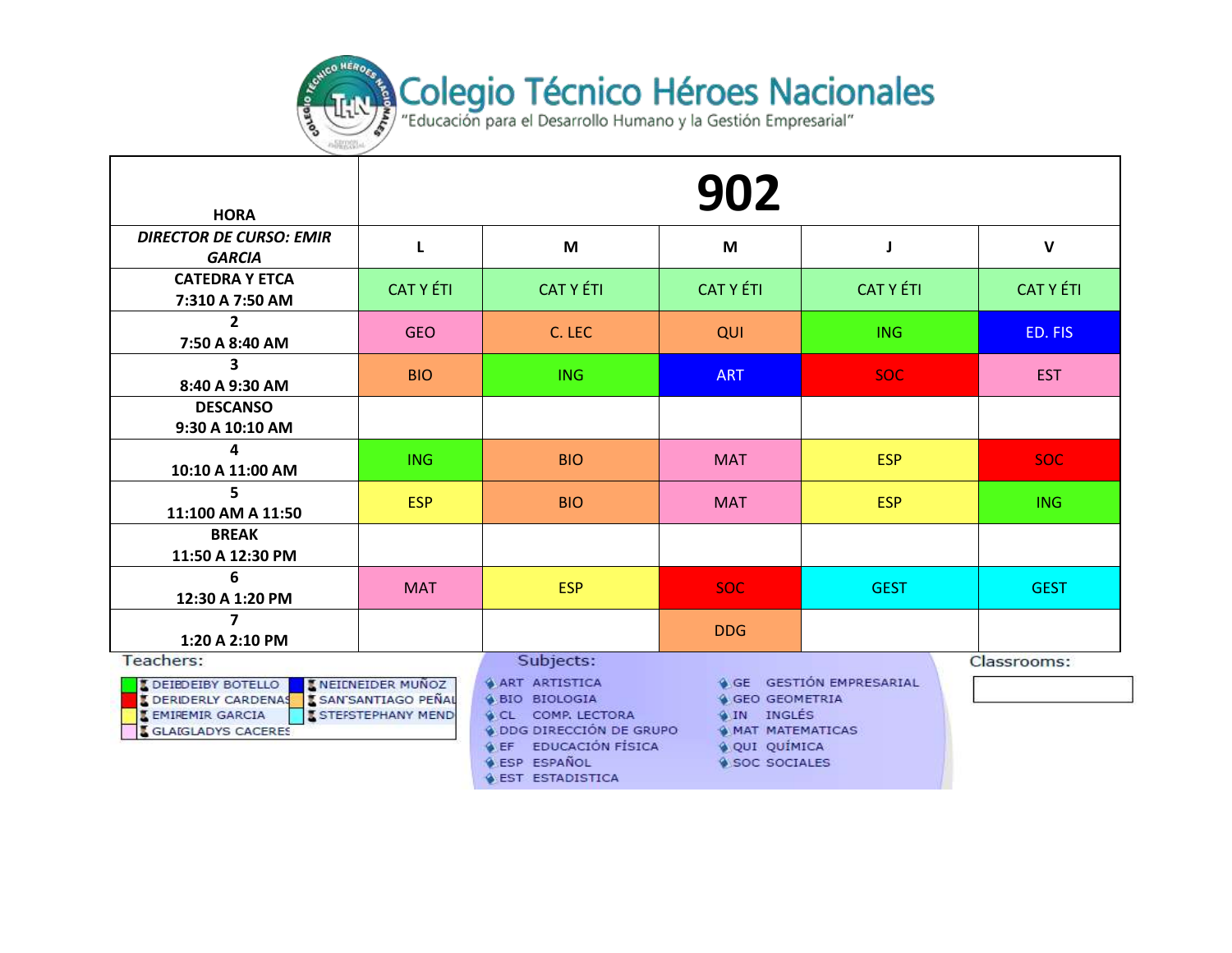

| <b>HORA</b>                                                                                                                      | 1001                                                                                 |                                                                                                                                                                                              |                                                                                                                                        |                               |                  |  |  |
|----------------------------------------------------------------------------------------------------------------------------------|--------------------------------------------------------------------------------------|----------------------------------------------------------------------------------------------------------------------------------------------------------------------------------------------|----------------------------------------------------------------------------------------------------------------------------------------|-------------------------------|------------------|--|--|
| <b>DIRECTOR DE CURSO: MARYORY</b><br><b>ESTRADA</b>                                                                              | L                                                                                    | M                                                                                                                                                                                            | M                                                                                                                                      | J                             | $\mathsf{V}$     |  |  |
| <b>CATEDRA Y ETCA</b><br>7:310 A 7:50 AM                                                                                         | <b>CAT Y ÉTI</b>                                                                     | <b>CAT Y ÉTI</b>                                                                                                                                                                             | <b>CAT Y ÉTI</b>                                                                                                                       | <b>CAT Y ÉTI</b>              | <b>CAT Y ÉTI</b> |  |  |
| 2<br>7:50 A 8:40 AM                                                                                                              | <b>ESP</b>                                                                           | C. LEC                                                                                                                                                                                       | <b>ESP</b>                                                                                                                             | C. POL                        | <b>FIS</b>       |  |  |
| 3<br>8:40 A 9:30 AM                                                                                                              | C. POL                                                                               | <b>BIO</b>                                                                                                                                                                                   | <b>GEST</b>                                                                                                                            | QUI                           | <b>FIS</b>       |  |  |
| <b>DESCANSO</b><br>9:30 A 10:10 AM                                                                                               |                                                                                      |                                                                                                                                                                                              |                                                                                                                                        |                               |                  |  |  |
| 4<br>10:10 A 11:00 AM                                                                                                            | <b>ING</b>                                                                           | ED. FIS                                                                                                                                                                                      | <b>ING</b>                                                                                                                             | <b>TRIG</b>                   | <b>ESP</b>       |  |  |
| 5<br>11:100 AM A 11:50                                                                                                           | <b>ING</b>                                                                           | <b>GEST</b>                                                                                                                                                                                  | <b>TRIG</b>                                                                                                                            | <b>TRIG</b>                   | <b>ESP</b>       |  |  |
| <b>BREAK</b><br>11:50 A 12:30 PM                                                                                                 |                                                                                      |                                                                                                                                                                                              |                                                                                                                                        |                               |                  |  |  |
| 6<br>12:30 A 1:20 PM                                                                                                             | <b>SOC</b>                                                                           | <b>ING</b>                                                                                                                                                                                   | <b>EST</b>                                                                                                                             | FIL:                          | QUI              |  |  |
| 7<br>1:20 A 2:10 PM                                                                                                              |                                                                                      |                                                                                                                                                                                              | <b>DDG</b>                                                                                                                             |                               |                  |  |  |
| Teachers:                                                                                                                        |                                                                                      | Subjects:                                                                                                                                                                                    |                                                                                                                                        |                               | Classrooms:      |  |  |
| <b>CARICARLOS DIAZ</b><br><b>L</b> DERIDERLY CARDENAS   L NEICNEIDER MUÑOZ<br><b>EMIREMIR GARCIA</b><br><b>I JHONHON VANEGAS</b> | <b>MARMARYORI ESTRAL</b><br><b>X SAN'SANTIAGO PEÑAL</b><br><b>ISTEFSTEPHANY MEND</b> | <b>BIO BIOLOGIA</b><br>CL COMP. LECTORA<br><b>&amp; CP CIENCIAS POLITICAS</b><br>ODG DIRECCIÓN DE GRUPO<br><b>&amp; EF EDUCACIÓN FÍSICA</b><br><b>ESP ESPAÑOL</b><br><b>SEST ESTADISTICA</b> | <b>OFIL FILOSOFIA</b><br><b>&amp; FIS FISICA</b><br><b>WIN INGLÉS</b><br>OUI QUÍMICA<br>SOC SOCIALES<br><b>&amp; TRIGTRIGONOMETRIA</b> | <b>GE GESTIÓN EMPRESARIAL</b> |                  |  |  |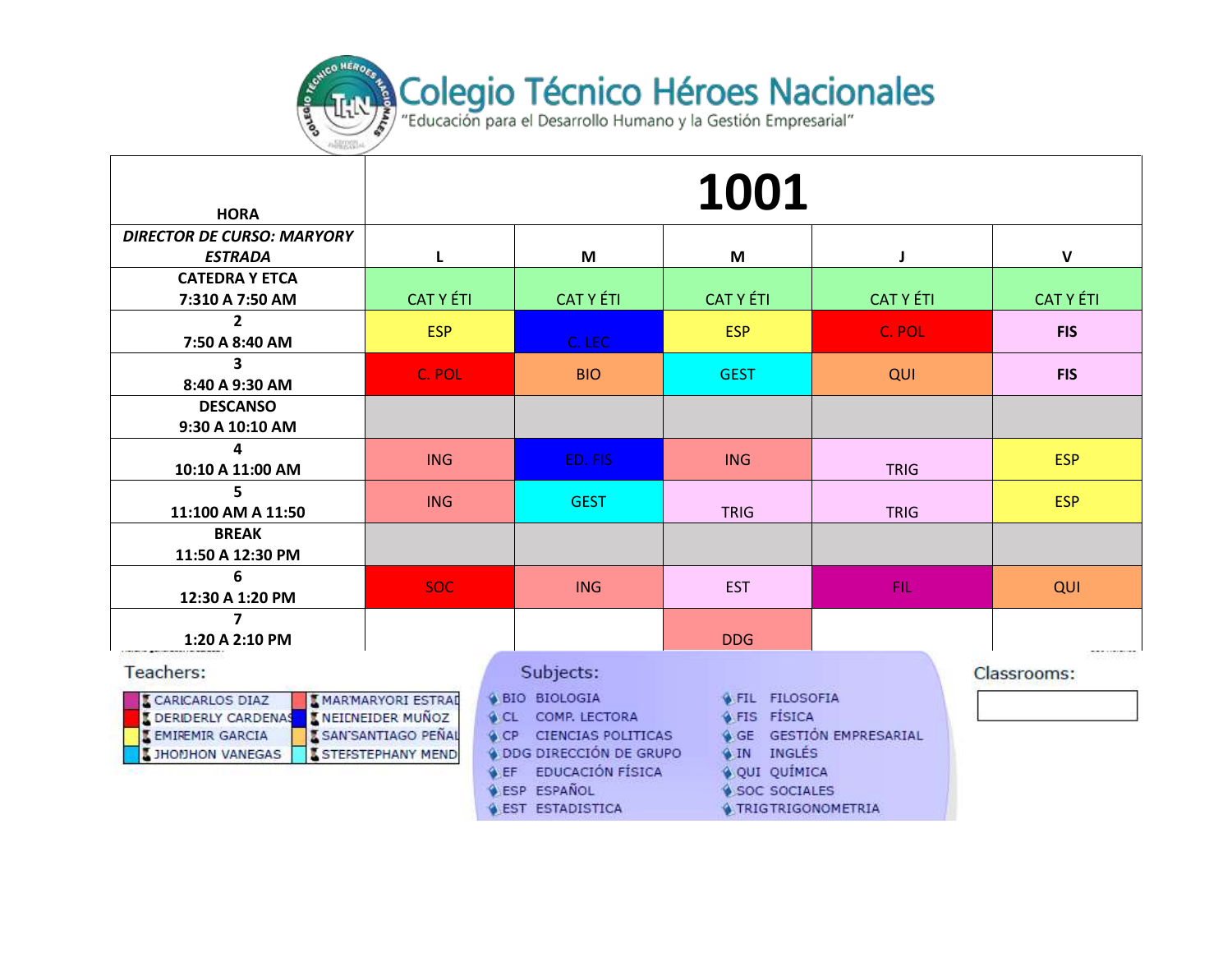

| <b>HORA</b>                                                                                                       |                                                                                                  |                                                                                              | 1002                                                                                                                                                                           |                                |                  |
|-------------------------------------------------------------------------------------------------------------------|--------------------------------------------------------------------------------------------------|----------------------------------------------------------------------------------------------|--------------------------------------------------------------------------------------------------------------------------------------------------------------------------------|--------------------------------|------------------|
| <b>DIRECTOR DE CURSO: JHON</b>                                                                                    |                                                                                                  |                                                                                              |                                                                                                                                                                                |                                |                  |
| <b>VANEGAS</b>                                                                                                    | L                                                                                                | M                                                                                            | M                                                                                                                                                                              |                                | $\mathsf{V}$     |
| <b>CATEDRA Y ETCA</b>                                                                                             |                                                                                                  |                                                                                              |                                                                                                                                                                                |                                |                  |
| 7:310 A 7:50 AM                                                                                                   | <b>CAT Y ÉTI</b>                                                                                 | <b>CAT Y ÉTI</b>                                                                             | <b>CAT Y ÉTI</b>                                                                                                                                                               | <b>CAT Y ÉTI</b>               | <b>CAT Y ÉTI</b> |
| $2^{\circ}$                                                                                                       |                                                                                                  |                                                                                              |                                                                                                                                                                                | QUI                            | C. POL           |
| 7:50 A 8:40 AM                                                                                                    | <b>TRIG</b>                                                                                      | C. LEC                                                                                       | <b>TRIG</b>                                                                                                                                                                    |                                |                  |
| $\overline{\mathbf{3}}$                                                                                           |                                                                                                  | C. POL                                                                                       |                                                                                                                                                                                |                                | ED. FIS          |
| 8:40 A 9:30 AM                                                                                                    | <b>ESP</b>                                                                                       |                                                                                              | <b>TRIG</b>                                                                                                                                                                    | <b>ESP</b>                     |                  |
| <b>DESCANSO</b>                                                                                                   |                                                                                                  |                                                                                              |                                                                                                                                                                                |                                |                  |
| 9:30 A 10:10 AM                                                                                                   |                                                                                                  |                                                                                              |                                                                                                                                                                                |                                |                  |
| 4                                                                                                                 | <b>GEST</b>                                                                                      | <b>FIS</b>                                                                                   | <b>EST</b>                                                                                                                                                                     | <b>GEST</b>                    | <b>ING</b>       |
| 10:10 A 11:00 AM                                                                                                  |                                                                                                  |                                                                                              |                                                                                                                                                                                |                                |                  |
| 5                                                                                                                 | QUI                                                                                              | <b>FIS</b>                                                                                   |                                                                                                                                                                                | <b>BIO</b>                     | <b>ING</b>       |
| 11:100 AM A 11:50                                                                                                 |                                                                                                  |                                                                                              | <b>ESP</b>                                                                                                                                                                     |                                |                  |
| <b>BREAK</b>                                                                                                      |                                                                                                  |                                                                                              |                                                                                                                                                                                |                                |                  |
| 11:50 A 12:30 PM                                                                                                  |                                                                                                  |                                                                                              |                                                                                                                                                                                |                                |                  |
| 6                                                                                                                 | <b>ING</b>                                                                                       |                                                                                              | <b>ING</b>                                                                                                                                                                     | <b>SOC</b>                     | FIL:             |
| 12:30 A 1:20 PM                                                                                                   |                                                                                                  | <b>ESP</b>                                                                                   |                                                                                                                                                                                |                                |                  |
| $\overline{\mathbf{z}}$                                                                                           |                                                                                                  |                                                                                              |                                                                                                                                                                                |                                |                  |
| 1:20 A 2:10 PM                                                                                                    |                                                                                                  |                                                                                              | <b>DDG</b>                                                                                                                                                                     |                                |                  |
| Teachers:                                                                                                         |                                                                                                  | Subjects:                                                                                    |                                                                                                                                                                                |                                | Classrooms:      |
| <b>I CARICARLOS DIAZ</b><br><b>L</b> DEIBDEIBY BOTELLO<br><b>L</b> DERIDERLY CARDENAS<br><b>I JHONHON VANEGAS</b> | <b>MARMARYORI ESTRAD</b><br><b>IN EICNEIDER MUNOZ</b><br>SAN'SANTIAGO PEÑAL<br>STEFSTEPHANY MEND |                                                                                              | <b>S FIL FILOSOFIA</b><br><b>GFIS FISICA</b><br><b>&amp; CL COMP, LECTORA</b><br>CP CIENCIAS POLITICAS<br><b>4 DDG DIRECCIÓN DE GRUPO</b><br><b>A IN INGLÉS</b><br>OUI QUÍMICA | <b>GE GESTIÓN EMPRESARIAL</b>  |                  |
|                                                                                                                   |                                                                                                  | <b>&amp; EF EDUCACIÓN FÍSICA</b><br><b>&amp; ESP ESPAÑOL</b><br><b>&amp; EST ESTADISTICA</b> | SOC SOCIALES                                                                                                                                                                   | <b>&amp; TRIGTRIGONOMETRIA</b> |                  |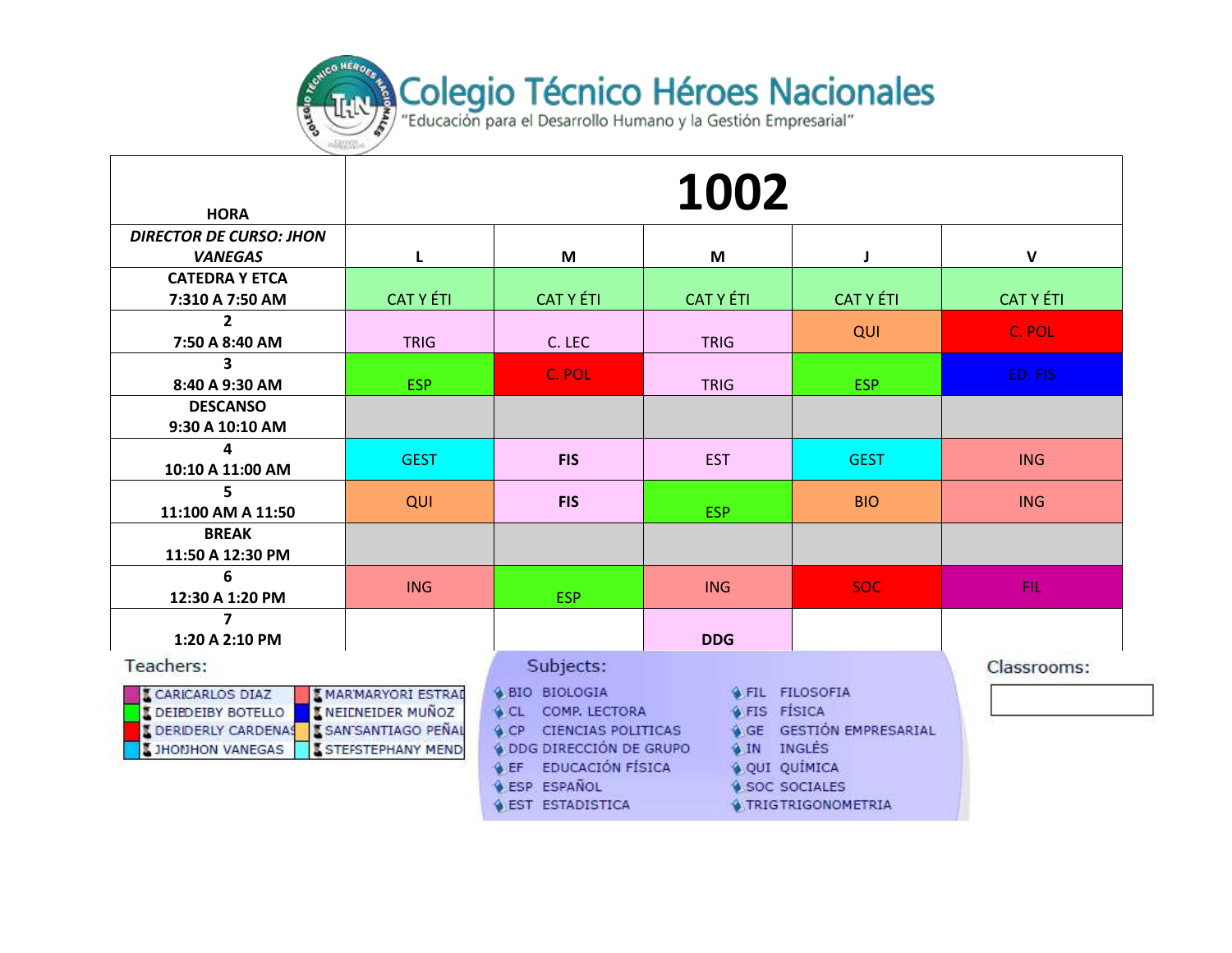

| <b>HORA</b>                                                                                                                         | 1101                                                                          |                                                                                                                                                                                                     |                                                                                                                                                                      |                  |                  |  |  |
|-------------------------------------------------------------------------------------------------------------------------------------|-------------------------------------------------------------------------------|-----------------------------------------------------------------------------------------------------------------------------------------------------------------------------------------------------|----------------------------------------------------------------------------------------------------------------------------------------------------------------------|------------------|------------------|--|--|
| <b>DIRECTOR DE CURSO: STEFANY</b>                                                                                                   |                                                                               |                                                                                                                                                                                                     |                                                                                                                                                                      |                  |                  |  |  |
| <b>MENDOZA</b>                                                                                                                      | L                                                                             | M                                                                                                                                                                                                   | M                                                                                                                                                                    | J                | $\mathbf{V}$     |  |  |
| <b>CATEDRA Y ETCA</b>                                                                                                               |                                                                               |                                                                                                                                                                                                     |                                                                                                                                                                      |                  |                  |  |  |
| 7:310 A 7:50 AM                                                                                                                     | <b>CAT Y ÉTI</b>                                                              | <b>CAT Y ÉTI</b>                                                                                                                                                                                    | <b>CAT Y ÉTI</b>                                                                                                                                                     | <b>CAT Y ÉTI</b> | <b>CAT Y ÉTI</b> |  |  |
| $\overline{2}$<br>7:50 A 8:40 AM                                                                                                    | <b>BIO</b>                                                                    | C. LEC                                                                                                                                                                                              | <b>ING</b>                                                                                                                                                           | <b>CAL</b>       | <b>ESP</b>       |  |  |
| $\overline{\mathbf{3}}$                                                                                                             |                                                                               |                                                                                                                                                                                                     |                                                                                                                                                                      |                  |                  |  |  |
| 8:40 A 9:30 AM                                                                                                                      | <b>FIS</b>                                                                    | <b>ESP</b>                                                                                                                                                                                          | QUI                                                                                                                                                                  | <b>CAL</b>       | <b>ESP</b>       |  |  |
| <b>DESCANSO</b>                                                                                                                     |                                                                               |                                                                                                                                                                                                     |                                                                                                                                                                      |                  |                  |  |  |
| 9:30 A 10:10 AM                                                                                                                     |                                                                               |                                                                                                                                                                                                     |                                                                                                                                                                      |                  |                  |  |  |
| 4                                                                                                                                   | QUI                                                                           | <b>SOC</b>                                                                                                                                                                                          | C. ECON                                                                                                                                                              | <b>ING</b>       | <b>GEST</b>      |  |  |
| 10:10 A 11:00 AM                                                                                                                    |                                                                               |                                                                                                                                                                                                     |                                                                                                                                                                      |                  |                  |  |  |
| 5<br>11:100 AM A 11:50                                                                                                              | <b>GEST</b>                                                                   | ED. FIS                                                                                                                                                                                             | <b>ESP</b>                                                                                                                                                           | <b>ING</b>       | <b>CAL</b>       |  |  |
| <b>BREAK</b>                                                                                                                        |                                                                               |                                                                                                                                                                                                     |                                                                                                                                                                      |                  |                  |  |  |
| 11:50 A 12:30 PM                                                                                                                    |                                                                               |                                                                                                                                                                                                     |                                                                                                                                                                      |                  |                  |  |  |
| 6                                                                                                                                   |                                                                               |                                                                                                                                                                                                     |                                                                                                                                                                      |                  |                  |  |  |
| 12:30 A 1:20 PM                                                                                                                     | <b>EST</b>                                                                    | <b>FIL</b>                                                                                                                                                                                          | C. ECON                                                                                                                                                              | <b>FIS</b>       | <b>ING</b>       |  |  |
| 7                                                                                                                                   |                                                                               |                                                                                                                                                                                                     | <b>DDG</b>                                                                                                                                                           |                  |                  |  |  |
| 1:20 A 2:10 PM                                                                                                                      |                                                                               |                                                                                                                                                                                                     |                                                                                                                                                                      |                  |                  |  |  |
| Teachers:                                                                                                                           |                                                                               | Subjects:                                                                                                                                                                                           |                                                                                                                                                                      |                  | Classrooms:      |  |  |
| <b>CARICARLOS DIAZ</b><br><b>L</b> DERIDERLY CARDENAS L SAN SANTIAGO PEÑAL<br><b>LIHOMHON VANEGAS</b><br><b>K MARMARYORI ESTRAL</b> | <b>I NEILNEIDER MUÑOZ</b><br><b>I STEFSTEPHANY MEND</b><br>& CP<br><b>SEF</b> | <b>&amp; BIO BIOLOGIA</b><br>CAL CALCULO<br><b>4 CE CIENCIAS ECONOMICAS</b><br>CL COMP. LECTORA<br>CIENCIAS POLITICAS<br>O DDG DIRECCIÓN DE GRUPO<br><b>EDUCACIÓN FÍSICA</b><br><b>GESP ESPAÑOL</b> | <b>&amp; EST ESTADISTICA</b><br><b>G FIL FILOSOFIA</b><br>FIS FISICA<br><b>GE GESTIÓN EMPRESARIAL</b><br>INGLES<br><b>ON</b><br>OUI QUÍMICA<br><b>9 SOC SOCIALES</b> |                  |                  |  |  |